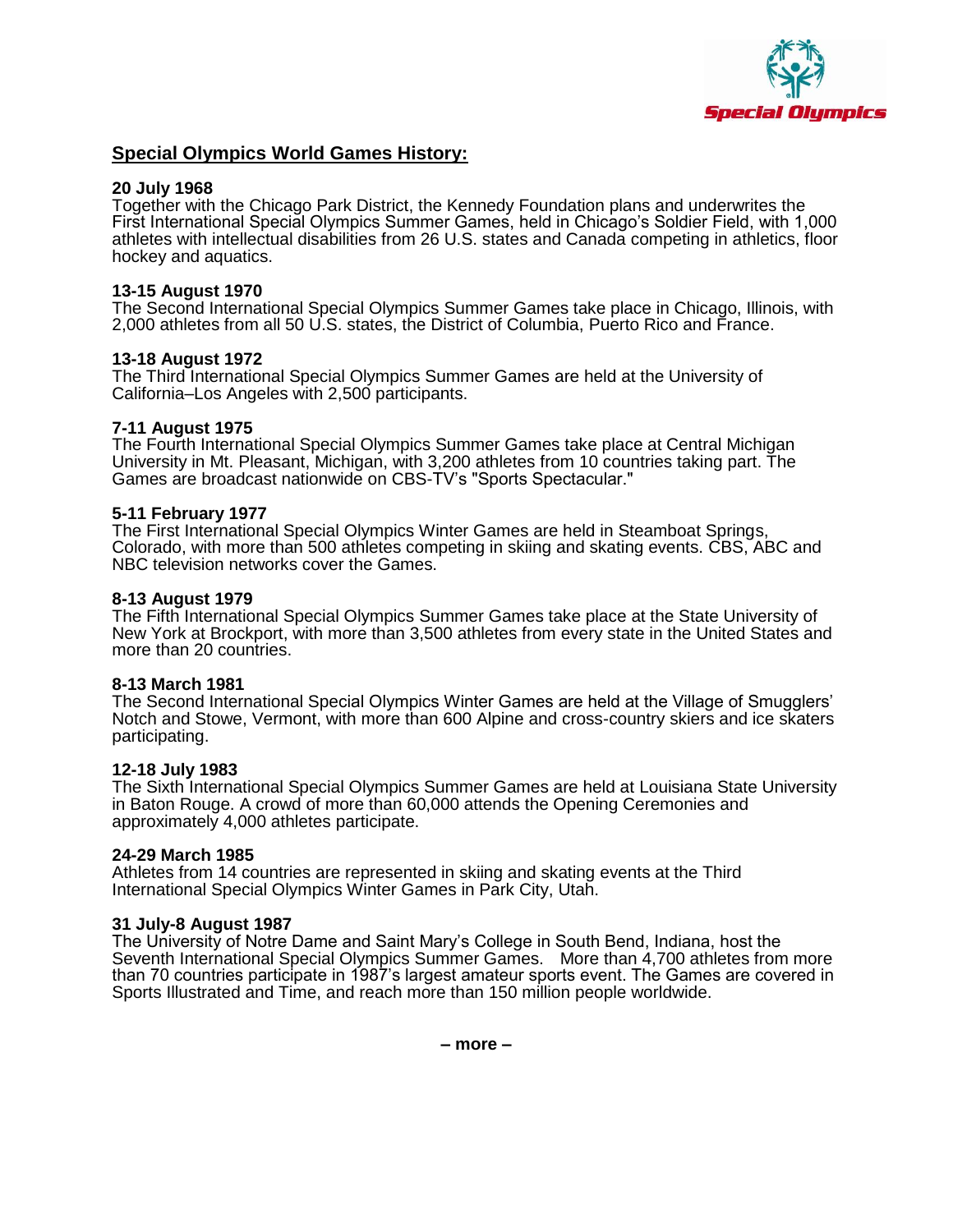

# **1-8 April 1989**

The Fourth International Special Olympics Winter Games are held in Reno, Nevada, and Lake Tahoe, California. More than 1,000 athletes from 18 countries participate.

## **19-27 July 1991**

The Eighth Special Olympics World Summer Games\* are held in Minneapolis/St. Paul, Minnesota. Six thousand athletes from more than 100 countries make this the largest sporting event in the world in 1991. (\*The official name changes in 1991 from International Games to Special Olympics World Summer or World Winter Games.)

#### **20-27 March 1993**

The Fifth Special Olympics World Winter Games are held in Salzburg and Schladming, Austria, with 1,600 athletes from more than 50 countries participating in five winter sports. These are the first World Winter Games held outside North America.

#### **1-9 July 1995**

More than 7,000 athletes from 143 countries gather in New Haven, Connecticut, for competition in 21 sports at the ninth Special Olympics World Summer Games.

#### **1-8 February 1997**

Nearly 2,000 athletes from 73 countries compete in five Olympic-type winter sports in Toronto/Collingwood, Ontario, Canada, for the Sixth Special Olympics World Winter Games. This event is the world's largest winter multisport event in 1997.

#### **26 June-4 July 1999**

The 10th Special Olympics World Summer Games are held in the Raleigh, Durham and Chapel Hill area (Triangle) in North Carolina. More than 7,000 athletes representing 150 countries compete in 19 sports.

## **4-11 March 2001**

More than 1,800 athletes representing approximately 70 countries compete in seven Olympictype winter sports at the 2001 Special Olympics World Winter Games in Anchorage, Alaska. The Games are the largest sporting event ever held in the history of Alaska.

## **21-29 June 2003**

The 2003 Special Olympics World Summer Games in Dublin, Ireland are the first summer Games ever held outside the United States, and are also the world's largest sporting event for 2003. More than 6,500 athletes from 150 countries participate in 18 competitive and three demonstration sports.

## **26 February - 5 March 2005**

The [2005 Special Olympics World Winter Games,](http://www.specialolympics.org/Special+Olympics+Public+Website/English/Compete/World_Games/2005+World+Winter+Games.htm) held in Nagano, Japan, are the first World Games held in Asia. The Games draw more than 1,800 athletes from 84 countries, and thousands of families, volunteers, spectators and journalists from around the world. Nagano becomes the first city in the world to host the Olympics, Paralympics and Special Olympics World Games.

## **2 October – 11 October 2007**

The 2007 Special Olympics World Summer Games are held in Shanghai, People's Republic of China, from 2-11 October 2007. The event marks the first time the World Summer Games take place in Asia, and only the second time the Games are held outside the United States. Nearly 7,500 athletes, 40,000 volunteers, 3,500 event officials and thousands of families, spectators and journalists from every continent participate in the historic event.